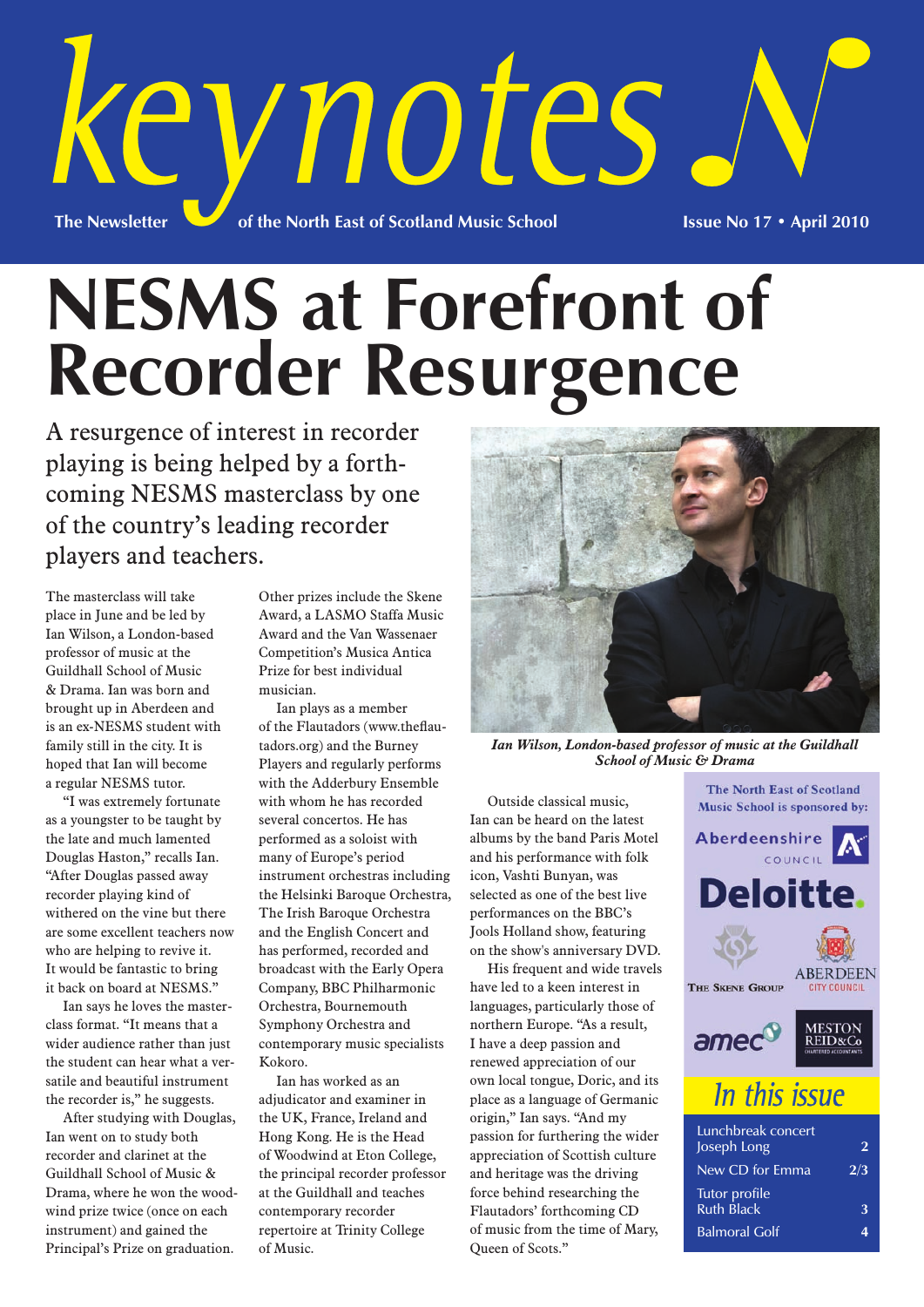## **About the School**

#### **Providing the highest standards of advanced tuition for promising musicians**

The School provides a centre where young people of outstanding musical promise can obtain tuition which is not available within their existing framework of study. Any musically talented child, student, teacher or lay person living in Scotland may apply for an audition to the School.

### **TUITION**

Internationally acclaimed professors and teachers are brought to Aberdeen on a regular basis from all over the British Isles.

### **COURSES**

The School offers one-to-one teaching together with occasional workshops and masterclasses. There is a close relationship with the University of Aberdeen, through the Director of Music, and also with Aberdeen City Music School in Dyce.

### **FINANCE**

Finance is generously provided by trusts, commercial organisations and individuals. Continued support is essential in order to maintain the high quality of the teaching programme. The Administrator will be pleased to assist with all enquiries about donations, sponsorship or scholarships.

**FEES & SCHOLARSHIPS** Students pay their own fees, although scholarships are available and are applied for annually. Any award is made on a balance of musical potential and financial need.

### **DOROTHY HATELY**

Dorothy founded NESMS in 1975 with the support and encouragement of Lady Aberdeen. Thanks to Dorothy's dogged determination over the years, the School has greatly increased its teaching disciplines, tutors and pupils. Sadly, Dorothy died in 1996, before she could see the School in its own premises in Huntly Street. However, we strive to maintain the high standards she set and intend to take the School from strength to strength.

#### **NORTH EAST OF SCOTLAND MUSIC SCHOOL**

Dorothy Hately Music Centre 21 Huntly Street Aberdeen AB10 1TJ Tel/Fax: 01224 649685 email: nesms@dsl.pipex.com www.nesms.org.uk

### **President:** Dr Neil Mackie

**Vice President:** Murray McLachlan **Administrator:** Joan Thomas

**Assistant Administrators:** Reg Pringle Richard Bailey Scottish Charity No. SC 000197

## **LU N C H B R E A K C O N C E R T** Joseph Long *piano*

COWDRAY HALL Thursday, 21 January 2010

It was in January 2009 that Joseph Long treated a full-house *Lunchbreak* audience to a stunning performance of Chopin's Opus 10, the composer's first set of Etudes for piano.

A year later the Cowdray Hall was once again packed as Joseph brought to life the second set of Etudes, Opus 25. Both these works stand out as milestones in piano literature because, within them, artistic and emotional charge is valued every bit as highly as technical or virtuoso content.

This was revealed especially powerfully in Joseph Long's non-stop performance of the entire Opus as he brought out the overall shaping of the series. It opened with tenderly refined delicacy in which technical wizardry remains almost concealed within its gently floating melody and melting harmonies before moving on in extensive development of musical thought in numbers five and seven before concluding in dazzlingly overt displays of crackling virtuosity in the last three studies.

As a supreme technician of the piano, Joseph cannot be faulted. Consider his firm control over the capricious rhythmic content which threatens to run away with itself in the third study in F Major or the delicate right hand work of number six in G Sharp Minor, or again the to and fro movement of number nine, Butterfly.

Whether pouring out lightness of touch and nuance of colour with such freedom or later on delivering the muscular power and motive force needed for the two final studies, Joseph had the technical requirements quite literally in his hands.



More importantly however, his deep understanding of the artistic and emotional impact of this music caused the audience to be drawn with him into the very heart of Chopin's inspiration revealing unsuspected layers of feeling and of colour.

There are pianists who imprint their own personalities more firmly on a performance than Joseph (to put it more bluntly, show-offs who Chopin seems to draw like flies to his music) but there are not so many pianists who like Joseph leave you feeling that you have met the composer face-to-face during their performance. As long as Joseph keeps doing that, he will continue playing to capacity audiences.

*Alan Cooper*

### **New CD for NESMS Alumna**

A former NESMS flute student, Emma Wilkins, has just brought out her debut CD, playing with harpist, Helen MacLeod, in the duo, Hoot. Their album, titled The Garden of Adonis, was launched at the Edinburgh International Harp Festival.

Emma grew up in Aberdeenshire and began studying the flute whilst attending Ellon Primary School and Ellon Academy. During this time she studied flute with David Nicholson at NESMS and was later awarded a place at the Royal Scottish Academy of Music and Drama where she studied flute with John Grant and Richard Blake.

Whilst at the RSAMD she was awarded the John McGregor flute prize for outstanding achievement and graduated with both a BMus (Hons) and an MMus in music performance.

Emma now enjoys a successful freelance career having recently performed with the Royal Scottish National Orchestra, the Orchestra of Scottish Opera, BBC Scottish Symphony Orchestra and the Northern Sinfonia.



She has a keen interest in chamber music and not only performs regularly with Helen Macleod but also appears in concert with Scott Mitchell, and with the chamber groups the Keelie Ensemble, Amici Winds, and Ecoute.

Emma was a student at NESMS for a number of years and has fond memories of her time there. "David Nicolson was a huge influence on me," she says. "There's not the opportunities in the north east of Scotland as there are, say, in the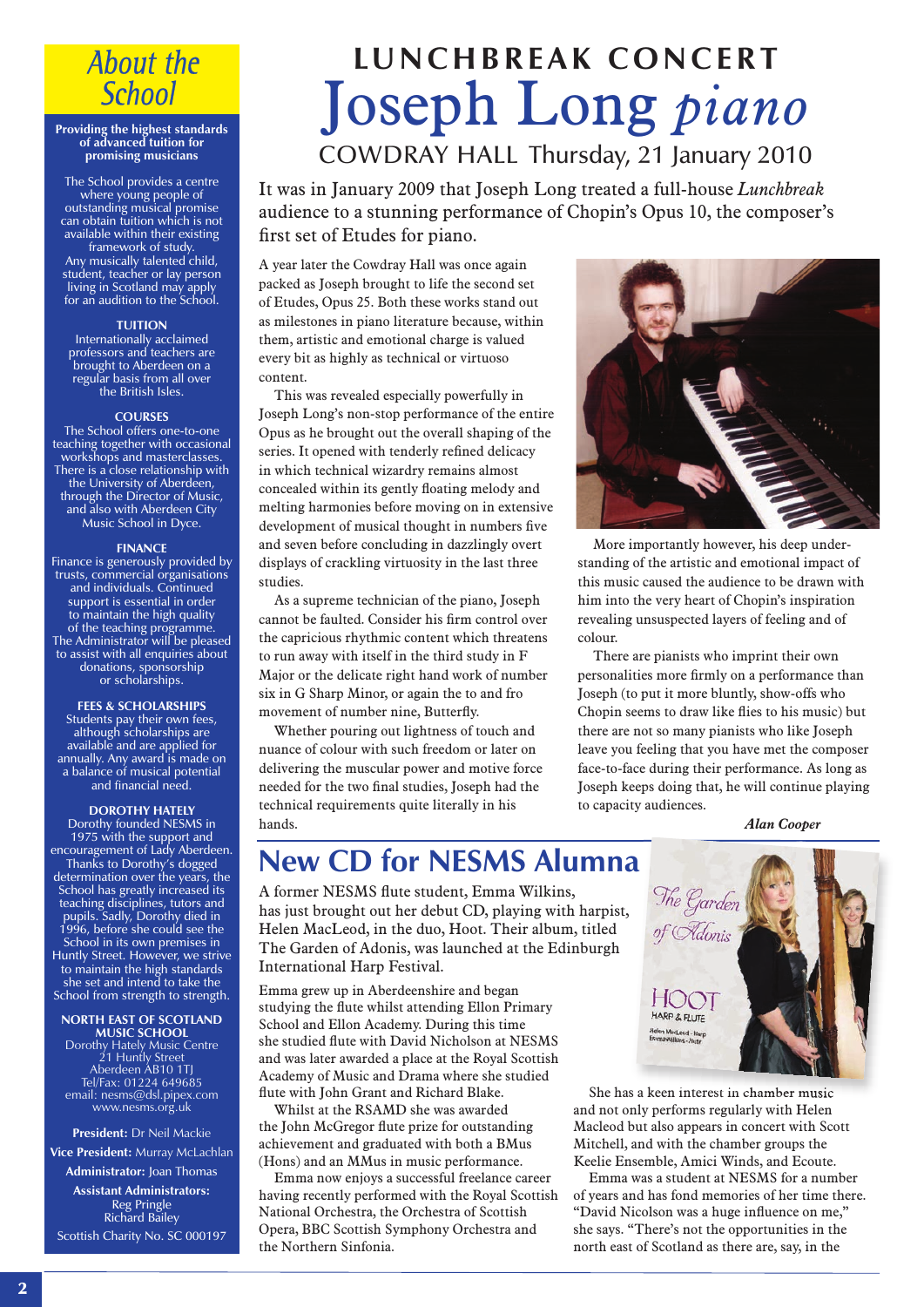## **TUTOR PROFILE**

You might suppose that for someone as modest and publicity shy as Ruth Black, singing in public would be the last way she would choose to earn a living.

But, aside from an obvious love of singing, there might also have been a degree of sibling rivalry. She has two sisters and a brother, all of whom became professional musicians in one form or another.

"Not a bad result for a mother and father neither of whom was particularly musical," suggests Ruth. "I studied piano from the age of seven and then went to the Royal Scottish Academy of Music and Drama to study piano and singing. After I had completed my studies I joined Clifford Hughes in Castalian Singers – a quartet that specialised in early music and named after the Castalian Band, musicians in the court of James VI – and toured pretty much all over the country.

"What I didn't fancy very much was opera. Not that I mind singing opera but what I really didn't enjoy was the acting part of it. If I had then perhaps my singing career would have followed a different route."

As well as recording and touring Ruth recalls that one of the best paid jobs the quartet did was providing backing for some of Scottish Television's music programmes. "It was very demanding as we had really no rehearsal time. We'd turn up in the morning and they'd give us the music! We provided backing for people like Moira Anderson and Roger Whittaker. I remember that Roger was very particular about what we did for him and extremely knowledgeable musically. But he was a gentleman as well!"

Ruth comes from deepest Angus and was born and brought up on the family farm near Friockheim. Whilst Ruth was singing with the quartet her father retired and sold the farm to a Mr. Black – who promptly married Ruth and so allowed her to continue living at her family home! The subsequent arrival of tiny Blacks inevitably curtailed her performances with the quartet and she 'retired' to raise her family, the initial couple of children being followed later by a further pair.

It was some little time later that Ruth was persuaded to audition at NESMS for the



School's principal singing tutor, Raimund Herincx. "I recall turning up nervously for the audition complete with pram and young son," says Ruth. "That was 30 years ago."

Encouraged by her lessons with Raimund she started to perform again and for many years sang with Alison McDonald, another NESMS singing tutor. "We kept it in the family," quips Ruth. "Alison is married to one of my cousins! However, I've finally retired now from singing. I think I'd been doing it long enough!"

It was at the instigation of Dorothy Hately that Ruth became a tutor. "I've been here now for nearly two decades and I do enjoy it, helping the students improve."

mystic/religious element overlaid with Eastern influence in this piece of seven short but diverse movements depicting a different flower in the Garden of Adonis. We think it really shows off the full potential of the harp and flute." The album also includes a broad range of flute and harp repertoire including works ranging from Eddie McGuire's haunting 'Folk Memories in Autumn' to the feisty 'Bordel 1900' from Astor Piazzolla's 'Histoire du Tango'.

Emma and Helen formed Hoot in 2006 and made their debut performance at the Edinburgh Festival 2006 with Mozart's 'Concerto for Flute and Harp'. They are winners of the prestigious Tunnell Trust Award for Young Musicians 2009/2010.

The album can be ordered from Emma's parents on 01358 721838 or brian.wilkins@btinternet.com.



**as at September 2009 STRINGS** Violin Gillian Findlay Viola Michael Beeston James Halsey<br>David Inglis Double Bass **WOODWIND** Flute David Nicholson<br>Flute Catherine O'Rourke Flute Catherine O'Rourke<br>Oboe Joe Houghton Oboe Joe Houghton<br>Clarinet Alison Waller Clarinet **Alison Waller**<br>Bassoon Leslev Wilson Lesley Wilson **BRASS** Trumpet John Gracie<br>
Horn Lizzie Davis .<br>Lizzie Davis **PIANO** Nigel Clayton Joseph Long **SCOTTISH FIDDLE** Paul Anderson **SINGING** Raimund Herincx Alan Watt<br>Ruth Black Alison McDonald Alison McDonald Jean Webster **STAGECRAFT & PERFORMANCE** Donald Maxwell **ORGAN**

Dr Roger B. Williams Donald Hawksworth

## **Forthcoming** events

**THE FRIENDS SCHOLARSHIP CONCERT Friday 18th June at Craigiebuckler Church, 7.30 pm.** Kay Ritchie, flute Chris Baxter, piano Andrew Greer, voice Harry Williamson, accompanist

Tickets at £5 each will be available at the door on the night and refreshments will be served at the interval.

### **ABERDEEN INTERNATIONAL YOUTH FESTIVAL**

Once more students from NESMS will be taking part in the chamber series "Up Close and Musical" Do please try to come along and support these young performers. More details will appear in the AIYF programme.

**COWDRAY HALL LUNCHBREAK SERIES** We are delighted that NESMS students will provide the Lunchbreak Concert on Thursday 7th October, 12.45pm  $-1.30$ pm. This is a

very popular series, so come along early to be sure of a seat.

### **PLAY-A-THON**

Yes, it's play-a-thon time again! We will hold this sponsored event in the autumn so there is no excuse for not having your party piece prepared. This is always a fun day, so please try to take part. Details will be sent out nearer the time.

Central Belt, so being able at a young age to be taught by one of the country's leading flautists was fantastic. Without David's help and support I doubt I would have gone on to a professional career.

"I'm very excited to be bringing out this debut CD with Helen. It was a long project that was eye-openingly hard work! But we hope to go on to make more CDs together in the future."

Emma goes on to explain that the title of the CD was inspired by one of the album's musical works. "The main work on the album is 'The Garden of Adonis' by the American composer Alan Hovhaness," Emma says. "It's based on a canto from 'The Faerie Queenie' by Edmund Spencer (1552–1599) which describes a garden of rebirth or reincarnation where souls appear as flowers. Hovhaness's music has a strong